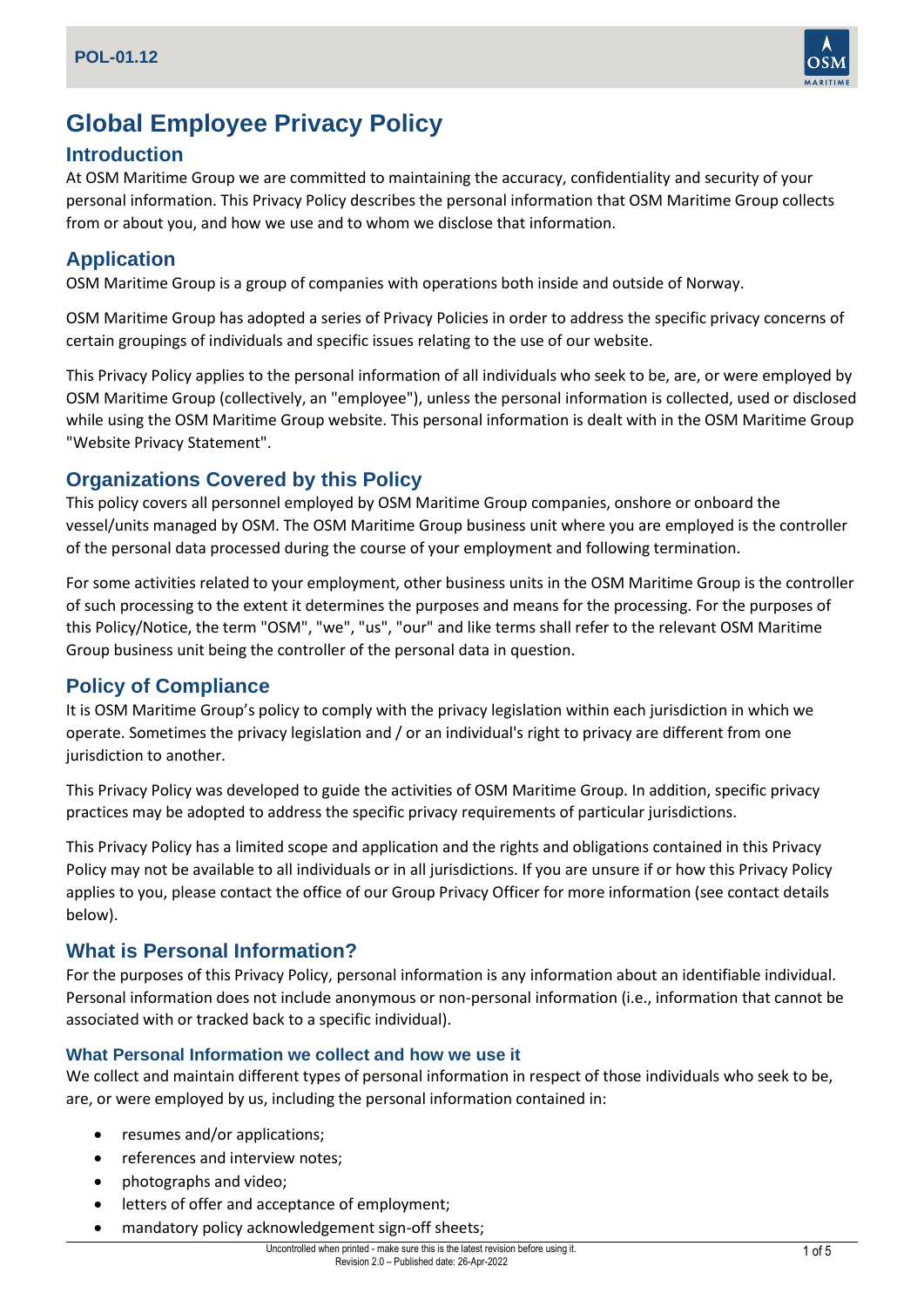

- payroll information; including but not limited to social insurance number, pay cheque, and deposit information;
- wage and benefit information;
- forms relating to the application for, or in respect of changes to, employee health and welfare benefits; including, short and long-term disability, medical and dental care; and
- beneficiary and emergency contact information.

In addition to the examples listed above, personal information also includes information such as name, home address, telephone, personal email address, date of birth, employee identification number and marital status, and any other information necessary to OSM's business purposes, which is voluntarily disclosed in the course of an employee's application for and employment with OSM Maritime Group.

As a general rule, OSM collects personal information directly from you. In most circumstances where the personal information that we collect about you is held by a third party, we will obtain your permission before we seek out this information from such sources.

From time to time, we may utilize the services of third parties (including companies within OSM Maritime Group) in our business and may also receive personal information collected by those third parties in the course of the performance of their services for us or otherwise. Where this is the case, we will take reasonable steps to ensure that such third parties have represented to us that they have the right to disclose your personal information to us.

#### **Further, your personal information may be disclosed:**

- as permitted or required by applicable law or regulatory requirements. In such a case, we will endeavor to not disclose more personal information than is required under the circumstances;
- to comply with valid legal processes such as search warrants, subpoenas or court orders;
- as part of OSM's regular reporting activities to other companies within OSM Maritime Group (including outside of your home jurisdiction);
- to protect the rights and property of OSM Maritime Group;
- during emergency situations or where necessary to protect the safety of a person or group of persons;
- where the personal information is publicly available; or
- with your consent where such consent is required by law.

#### **Why Do We Collect Personal Information?**

The personal information collected is used and disclosed for our business purposes, including establishing, managing or terminating your employment relationship with OSM. Such uses include:

- determining eligibility for initial employment, including the verification of references and qualifications;
- administering pay and benefits;
- processing employee work-related claims (e.g. worker compensation, insurance claims, etc.)
- establishing training and/or development requirements;
- conducting performance reviews and determining performance requirements;
- assessing qualifications for a particular job or task;
- gathering evidence for disciplinary action, or termination;
- establishing a contact point in the event of an emergency (such as next of kin);
- complying with applicable labour or employment statutes;
- compiling directories;
- ensuring the security of company-held information; and
- such other purposes as are reasonably required by OSM.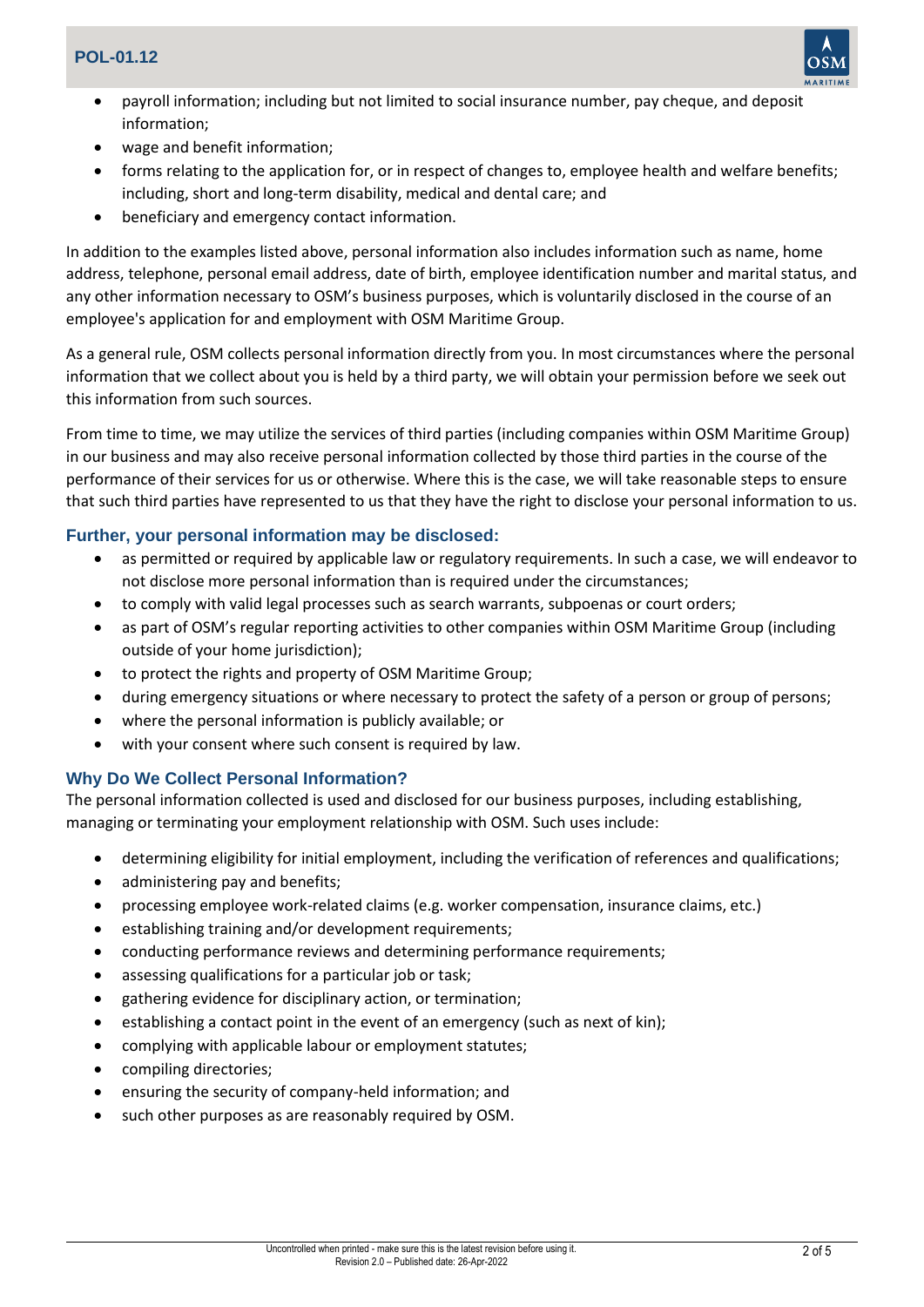### **POL-01.12**



## **Legal basis for processing**

The legal basis for processing personal information of our employees and potential employees is that it is either necessary for taking steps prior to entering into an employment contract and for performing an agreement with the employee (cf. GDPR article 6 no. 1 b), that we are under a legal obligation to process personal information (such as in relation to applicable tax, social security and social protection law and labor law legislation, cf. GDPR article 6 no. 1 a) and sometimes we process personal information in order to achieve our legitimate interest in ensuring the purposes mentioned above (cf. GDPR article 6 no. 1 f). Further, we sometimes process personal information based on consent (cf. GDPR article 6 no. 1 a). This is for instance the case with regard to recruitment, where the potential employee may consent to OSM retaining information regarding the applicant for a period of time after the application.

The legal basis for processing information relating to union membership and health data is that the processing is necessary for the purposes of carrying out our obligations as an employer towards our employees and for exercising our or the employee's specific rights in the field of employment and social security and social protection law insofar as authorized by applicable law or a collective agreement pursuant to local law.

## **Video Surveillance and Monitoring**

The work output of OSM's employees, whether in paper record, computer files, or in any other storage format belongs to us, and that work output, and the tools used to generate that work output, are always subject to review and monitoring by OSM.

In the course of conducting our business, we may monitor employee activities and our premises and property. For example, some of our locations are equipped with surveillance cameras. These cameras are generally in high risk areas or plant sites. Where in use, surveillance cameras are there for the protection of employees and third parties, and to protect against theft, vandalism and damage to OSM's goods and property. Generally, recorded images are routinely destroyed and not shared with third parties unless there is suspicion of a crime, in which case they may be turned over to the police or other appropriate government agency or authority. Pursuant to our Acceptable Use of Computer Systems, Equipment, Infrastructure and Internet Systems Policy, we have the capability to monitor all employees' computer and e-mail use.

This section is not meant to suggest that all employees will in fact be monitored or their actions subject to constant surveillance. We have no duty to so monitor.

The legal basis for such processing and monitoring is our legitimate interests in maintaining secure premises, facilities, services, equipment and processes and protecting our technology and IP. Further, the legal basis is that it is necessary for complying with legal obligations to which we are subject.

## **Transfer of personal information**

When sharing personal information to other parties as described above, we sometimes need to transfer personal data to a country outside the EEA in order to be able to fulfil one of the purposes set out in this Policy. As an example, we may need to transfer personal information to OSM business units outside the EEA in order to provide you employment or international assignments located outside the EEA.

We will not transfer personal information to a third country outside the EEA that does not provide adequate protection of personal information unless appropriate safeguards are adduced or the transfer otherwise takes place in accordance with applicable data protection legislation. Examples of such safeguards are Binding Corporate Rules, EU Standard Contractual Clauses or if the receiving party is certified under the EU-US Privacy Shield.

#### **How is Your Personal Information Protected?**

OSM endeavors to maintain physical, technical and procedural safeguards that are appropriate to the sensitivity of the personal information in question. These safeguards are designed to protect your personal information from loss and unauthorized access, copying, use, modification, destruction or disclosure and all other unlawful forms of processing.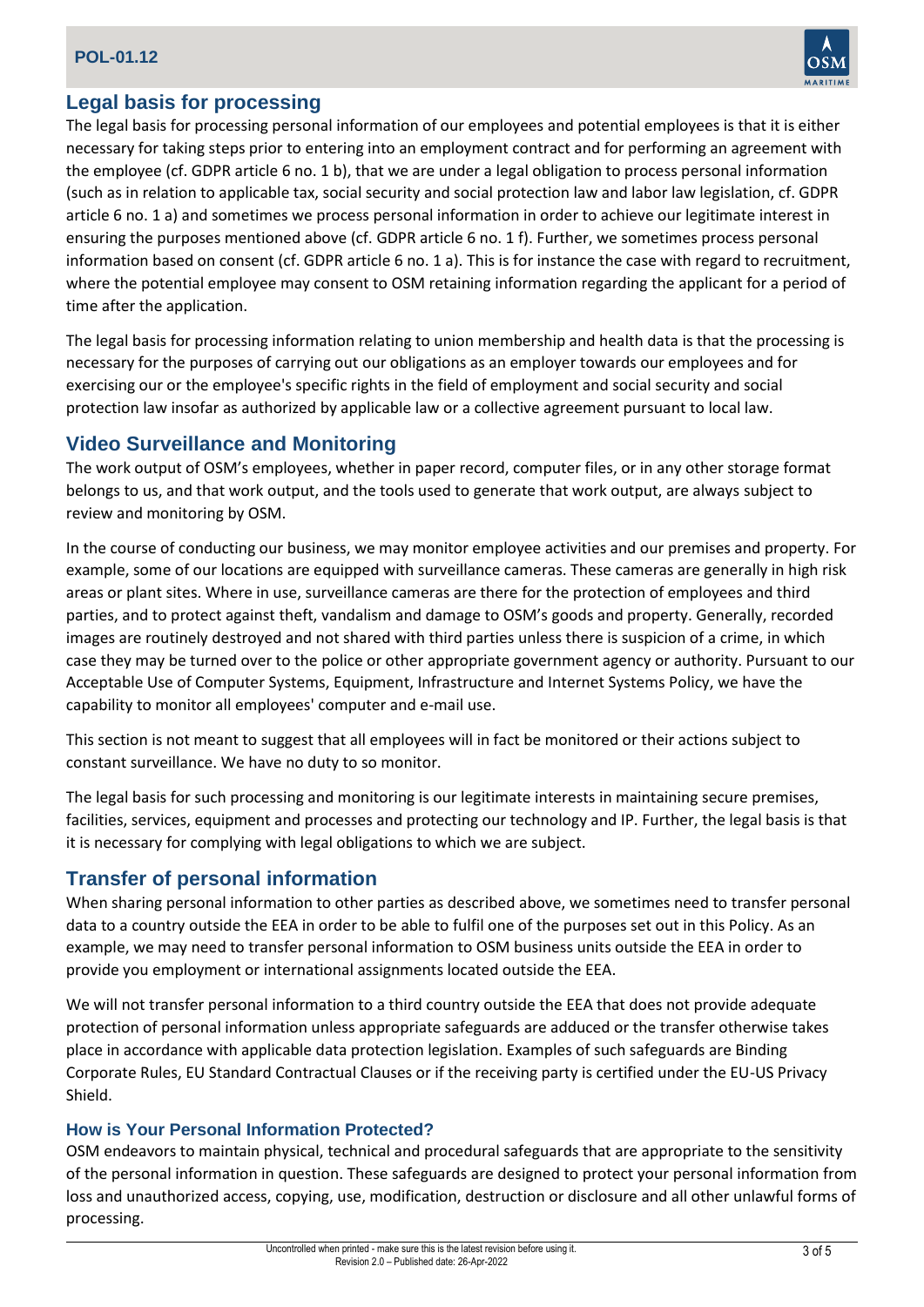

Access to personal information is strictly limited to personnel of OSM and its controlled business units and affiliates who have appropriate authorization and a clear business need for that data.

#### **How Long is Your Personal Information Retained?**

Except as otherwise permitted or required by applicable law or regulatory requirements, OSM endeavors to retain your personal information only for as long as it believes is necessary to fulfill the purposes for which the personal information was collected (including, for the purpose of meeting any legal, accounting or other reporting requirements or obligations). We may, instead of destroying or erasing your personal information, make it anonymous such that it cannot be associated with or tracked back to you.

#### **Specific criteria for duration of data storage for each application used for processing**

personal data is defined in the "OSM Maritime Group Application Inventory" available on our Intranet Inside and upon request to our Group Privacy Officer.

#### **Your Rights as a Data Subject**

You have the right to request access to and rectification of any information we have collected about you. To help us keep your personal information updated, we advise you to inform us of any changes or discrepancies. In some circumstances, we may not agree with your request to rectify your personal information and will instead append an alternative text to the record in question. You will be notified both when information is rectified and when not, and if so what the reason is for not obeying to your request.

You also have the right to erasure and restriction of processing in some instances. You may have a right to receive personal data concerning you in a machine-readable format and to forward the data to another party (data portability), provided that certain conditions are met.

You also have the right to object to the processing, including if the processing is for marketing purposes. In order to object to processing, please contact our Group Privacy Officer at privacyofficer@osm.no.

Where your consent was required for our collection, use or disclosure of your personal information, you may, at any time, withdraw your consent. All communications with respect to such withdrawal or variation of consent should be in writing and addressed to our Group Privacy Officer.

Your right to access the personal information that we hold about you is not absolute. There are instances where applicable law or regulatory requirements allow or require us to refuse to provide some or all of the personal information that we hold about you. In addition, the personal information may have been destroyed, erased or made anonymous in accordance with our record retention obligations and practices. In the event that we cannot provide you with access to your personal information, we will endeavor to inform you of the reasons why, subject to any legal or regulatory restrictions.

To exercise your rights as a data subject, or if you wish to make a complaint regarding our compliance with this Policy, please contact our Group Privacy Officer (see contact information below). Requests should be filed in writing. Prior to fulfilling your request, we may request specific information from you to enable to confirm you identity and right to access as well as to search for and provide you with the personal information we hold about you. We may also ask you to specify the categories of personal data that you request access to, the IT system in which the personal information is likely to be stored and the circumstances in which the information was obtained.

You have a right to complain to OSM regarding violations of your rights under applicable data protection law. Further, you have a right to complain to the supervisory authority competent to resolve such concerns according to applicable law, but we encourage you to first contact our Group Privacy Officer before filing such complaint.